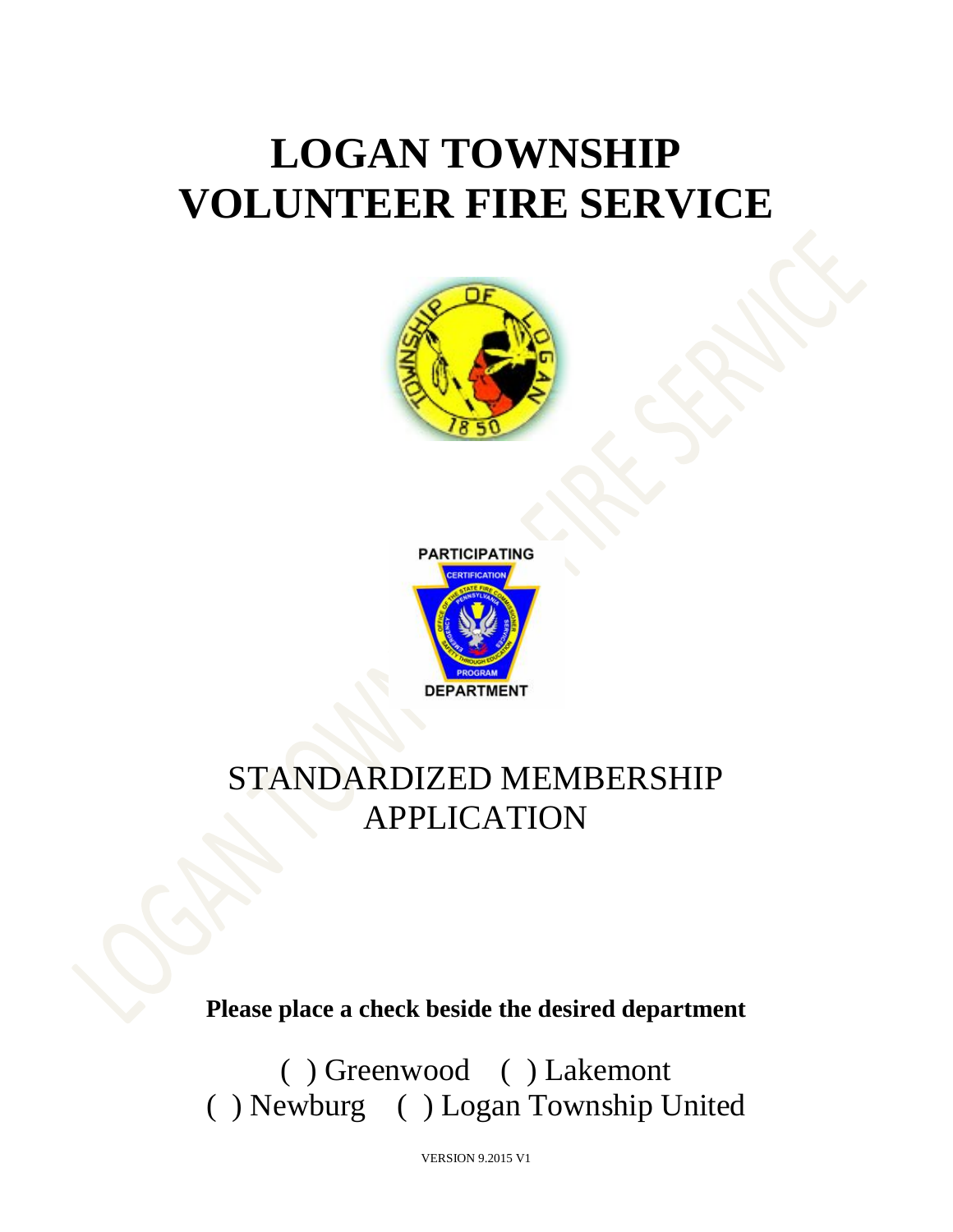## **Membership Application Instructions – Please Read**

You are applying for membership in ONE of the four volunteer fire departments that serve Logan Township – they are Newburg, Lakemont, Greenwood and Logan Twp United Fire Department.

Once you have downloaded and completed the application, please assure you have completed the following important steps.

- ( ) Complete the application in ink, **SIGN ALL FORMS** or use the PDF fill in option before you print the application.
- ( ) Submit a request for a FREE **Pennsylvania Criminal History Background Check** online (SEE ATTACHED) Print the background check results and attach them to the application when you submit it. **Retain the original.**
- ( ) Submit a request for a FREE **Pennsylvania Child Abuse Clearance** online (SEE ATTACHED) Print the background check results and attach them to the application when you submit it. **Retain the original.**
- ( ) If you have lived **in PA** for 10 or more years- complete the **Volunteer Affidavit** (SEE ATTACHED); **OR** if you have lived **outside PA** within the past 10 years, you must request an **FBI Criminal History Record Clearance** online (SEE ATTACHED) The FBI Clearance has a cost of \$25.75 if required. Print the background check results and attach them to the application when you submit it. Retain the original.
- ( ) If you are applying for membership, and already have specific emergency services training, please attach all certifications and course certificates to your application. Previous training is not required, but is helpful.
- **( ) Submit the completed application, copies of all background checks and applicable forms attached to this application packet to the appropriate department membership committee or officer.**
- ( ) The department for which you are applying will conduct a background check in accordance with their specific organizational structure.
- ( ) You should expect to be called for an interview with the respective departments membership committee or investigation committee and know that all of your references will be checked thoroughly.
- ( ) Your application is subject to review by all fire chief's of Logan Township and you may only become an active member of one department. You should select a department that is geographically close to you so your membership is mutually beneficial. Incomplete application submissions will not be acted upon.
- ( ) If approved, you will be assigned a membership category by your department, entered into the personnel records management system and be introduced to the volunteer training program both in-house and across Logan Township.
- ( ) You will be asked, if approved for membership, to complete a demographic form and to designate a beneficiary for benefits carried on active emergency responders by your department and the Logan Township Volunteer Fireman's Relief Association.

## **Applicant, retain only this page for your records**

\_\_\_\_\_\_\_\_\_\_\_\_\_\_\_\_\_

Name of person receiving your application Signature of person receiving your application

**Date Handed In**<br>Lakemont Vol Fire Co<br>Greenwood F

**Newburg Fire Assn Lakemont Vol Fire Co Greenwood Fire Department Logan Twp United Fire Dept 2500 E Pleasant Valley Blvd Altoona, Pa 16601 Altoona, Pa 16602 Altoona, Pa 16602 Altoona, Pa 16601 [newburg@ltfire.com](mailto:newburg@ltfire.com) lakemont@ltfire.com [greenwood@ltfire.com](mailto:greenwood@ltfire.com) [membership@ltfire.com](mailto:membership@ltfire.com) 814 944 5994 814 943 2174 814 943 9185 814 943 2668**

VERSION 9.2015 V1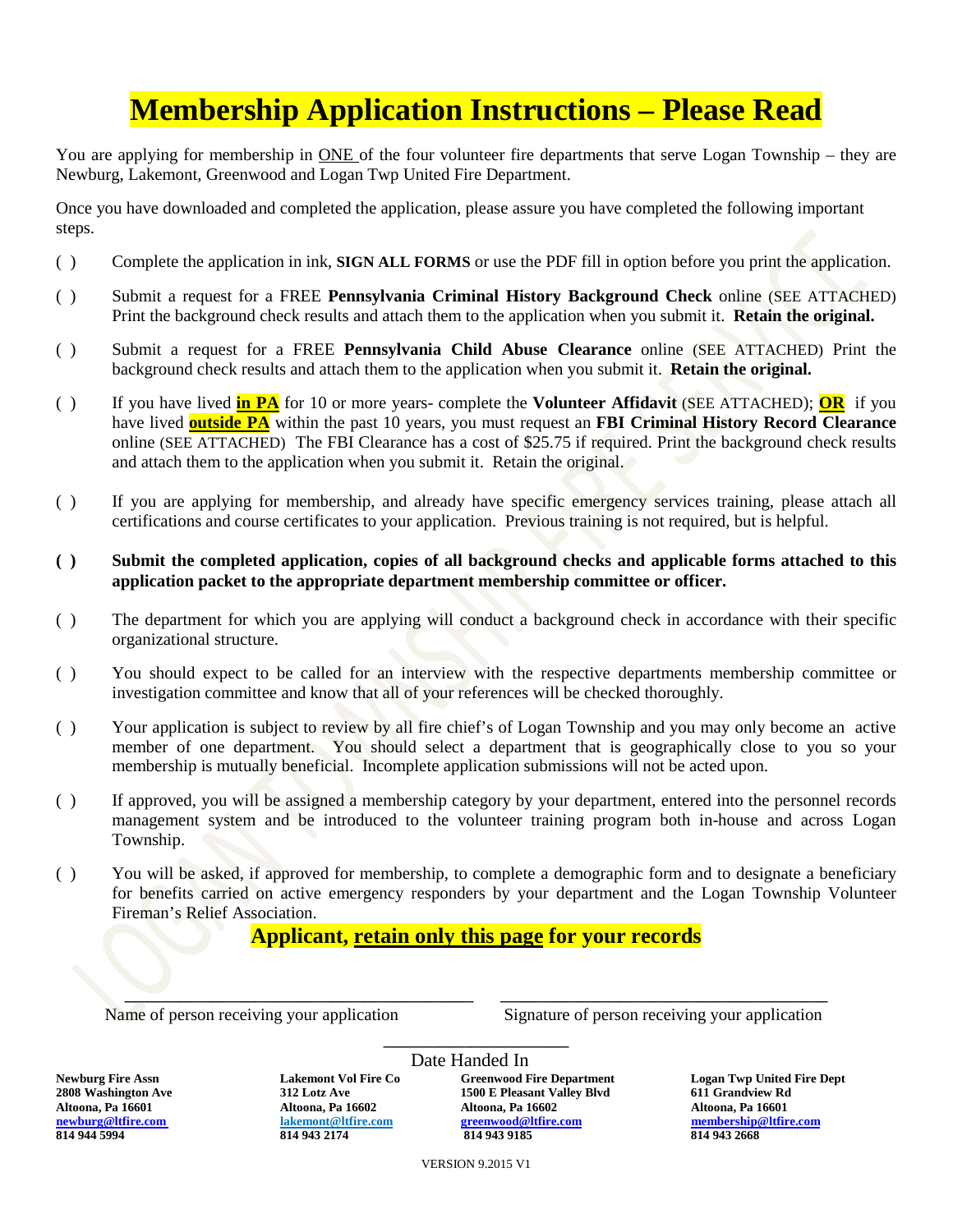## **APPLICATION FORM:**

| Department Desired – check only one:<br>( ) Greenwood                                                                            | ( ) Lakemont | $( )$ Newburg                               | () United |
|----------------------------------------------------------------------------------------------------------------------------------|--------------|---------------------------------------------|-----------|
| DATE OF APPLICATION:                                                                                                             |              |                                             |           |
|                                                                                                                                  |              |                                             |           |
|                                                                                                                                  |              |                                             |           |
|                                                                                                                                  |              |                                             |           |
| I am at least 18 years of age () Yes () No Have you ever been a member of any fire department in any jurisdiction? () Yes () No  |              |                                             |           |
|                                                                                                                                  |              |                                             |           |
| Have you ever been convicted of a crime () Yes () No - IF YES, please explain type of crime, date of crime and case disposition: |              |                                             |           |
|                                                                                                                                  |              |                                             |           |
| <b>EDUCATION HISTORY:</b>                                                                                                        |              |                                             |           |
|                                                                                                                                  |              |                                             |           |
|                                                                                                                                  |              | Did you graduate? ________ Major __________ |           |
|                                                                                                                                  |              |                                             |           |
| <b>EMERGENCY SERVICE TRAINING CERTIFICATION or EDUCATION (Please Attach all Training and Certifications)</b>                     |              |                                             |           |
|                                                                                                                                  |              |                                             |           |
|                                                                                                                                  |              |                                             |           |
|                                                                                                                                  |              |                                             |           |
|                                                                                                                                  |              |                                             |           |
| Course/Program                                                                                                                   |              |                                             |           |
| Course/Program                                                                                                                   |              |                                             |           |
| <b>EMPLOYMENT HISTORY (List current employer first, then previous employers)</b>                                                 |              |                                             |           |
| Employer                                                                                                                         |              |                                             |           |
| Position / Duties:                                                                                                               |              |                                             |           |
| Employer                                                                                                                         |              |                                             |           |
|                                                                                                                                  |              |                                             |           |
|                                                                                                                                  |              |                                             |           |
|                                                                                                                                  |              |                                             |           |
|                                                                                                                                  |              |                                             |           |
|                                                                                                                                  |              |                                             |           |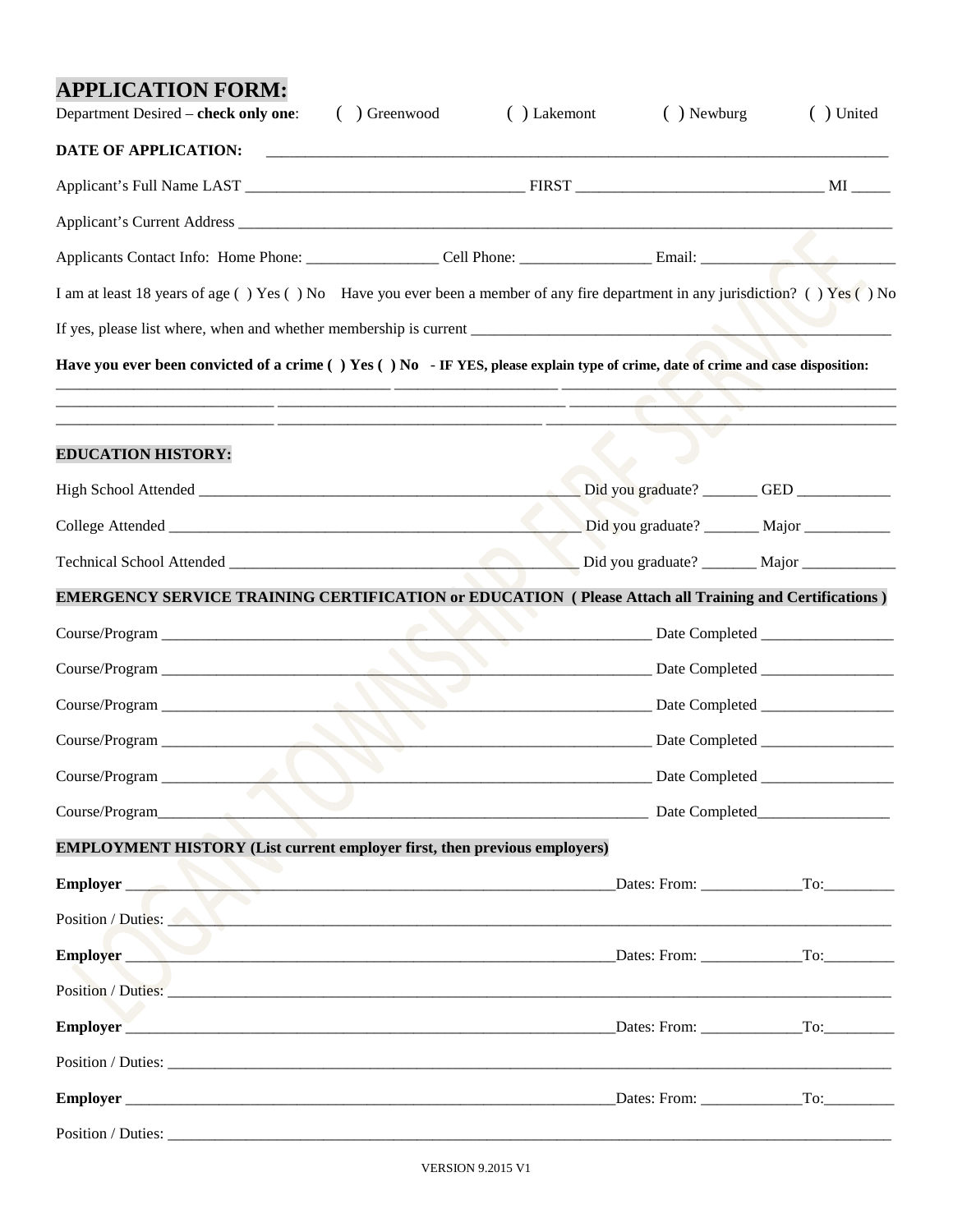#### **PERSONAL REFERENCES - Please list five references for verification which are not related to you.**

| <u>r part i </u> |  |
|------------------|--|
|                  |  |

#### **APPLICANT SIGNATURE:**

**By signing this application, I confirm that all of the information contained herein is true and correct to the best of my knowledge and that no intentional omission of requested information has occurred. Furthermore, I indicate by my signature below, that I grant permission for representatives of the Logan Township Volunteer Fire Service to contact individuals, employers, educational and any other entities which become known through this verification process for the purpose of background verification. It is my clear understanding that this application may or may not result in membership in one of the Logan Township Volunteer Fire Company Departments and that the presence of criminal history or child**  welfare violations, and/or any false information included in the application, will preclude further **processing of this application for membership and your application for membership will be denied.**

**Applicant's Printed Name Applicant's Signature Date Date** 

**\_\_\_\_\_\_\_\_\_\_\_\_\_\_\_\_\_\_\_\_\_\_\_\_\_\_\_\_\_\_\_\_\_\_\_\_ \_\_\_\_\_\_\_\_\_\_\_\_\_\_\_\_\_\_\_\_\_\_\_\_\_\_\_\_\_\_\_\_\_\_\_ \_\_\_\_\_\_\_\_\_\_\_\_\_\_\_\_\_\_**

**\_\_\_\_\_\_\_\_\_\_\_\_\_\_\_\_\_\_\_\_\_\_\_\_\_\_\_\_\_\_\_\_\_\_\_\_ \_\_\_\_\_\_\_\_\_\_\_\_\_\_\_\_\_\_\_\_\_\_\_\_\_\_\_\_\_\_\_\_\_\_\_ \_\_\_\_\_\_\_\_\_\_\_\_\_\_\_\_\_\_**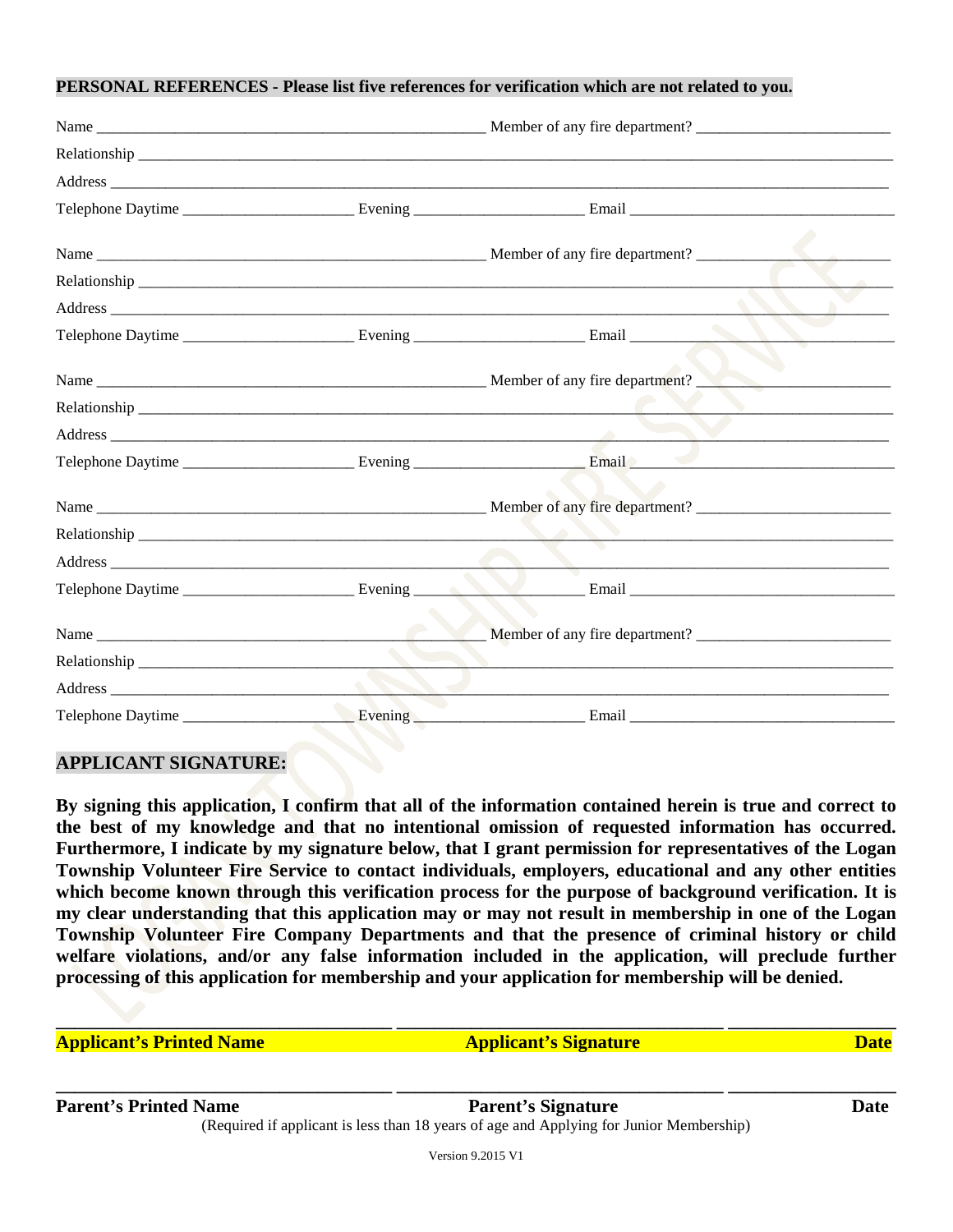## **BACKGROUND CHECK INSTRUCTIONS**

#### **PA Criminal History Clearance (free for volunteers)**

- 1. Go to<https://epatch.state.pa.us/> and select "New Record Check (Volunteers Only)", located in the center of the webpage, to initiate the application.
- 2. Read and accept the Terms and Conditions by checking the box at the bottom indicating that you are making this request as an unpaid volunteer and hit accept.
- 3. Complete the personal information form and select "Next".
- 4. Confirm information and choose "Proceed" when satisfied.
- 5. Complete the Record Check Request Form and select "Enter This Request". Choose "Finished" to submit.
- 6. Once the application is submitted, make sure to save the Request Date and the Control Number that is provided. This information is needed for retrieving the clearance in the future and should be stored in your personal records.
- 7. Once the application has been submitted, results will be returned in one of two methods:
	- a. Method 1 Results posted immediately online:
		- i. Once the application has been submitted, if the status states "**No Record**", your results have been completed and are posted online.
		- ii. To print a copy of the results, click on the link under the control #, click on "Certification Form" and print it.
	- b. Method 2 Results not posted immediately
		- i. Once the application has been submitted, if the status states "**Request Under Review**", your results are still being processes and will take 2 to 4 weeks to be returned. Results can be listed as under review for a variety of reasons: common name, previous criminal history, etc.
		- ii. To monitor the status of your request, go to<http://epatch.state.pa.us/> and select "Check the status of a Record Check". You will need the Control Number, First Name, Last Name, Date of Request (please note this information must be entered exactly as you did on your original application).
		- iii. If results indicate "No Record", proceed as indicated in Method 1 above. If results indicate "Record", your Act 34 clearance will be mailed to the address you provided.

#### **PA Child Abuse Clearance (free for volunteers)**

- 1. Go to<https://www.compass.state.pa.us/cwis> and select "Create Individual Account"
- 2. Create a Keystone ID account
	- a. Once created, you will receive an email confirmation and temporary password you must wait until you receive this information before moving forward with your application
	- b. Click on the Child Welfare Portal link within your email or return to<https://www.compass.state.pa.us/cwis>
- 3. Select "Individual Login"
- 4. Select "Access My Clearances"
- 5. Select "Continue" after scrolling down to the bottom of the page
- 6. Re-enter your Keystone ID and temporary password; you will be prompted to create a permanent password
- 7. Once your permanent pass word is created, you will be redirected back to the login page; enter your new password and Keystone ID
- 8. Agree to the Terms and Conditions
- 9. Scroll to the bottom of the page and click "Continue"
- 10. Select "Create Clearance Application"
- 11. Follow the instructions outlined on the website to complete the application use "Volunteers Having Contact with Children" as your application purpose.
- 12. Select "Finalize and Submit Application"
- 13. You will receive a confirmation email once your application has been successfully submitted (save this confirmation email for your personal records as proof of submission)
- 14. The PA Department of Human Services will process your application and you will receive an email notification of the outcome within 14 days. You can review the submitted application at any time through your Child Welfare Account login
- 15. Once you receive an email of your results, print a copy.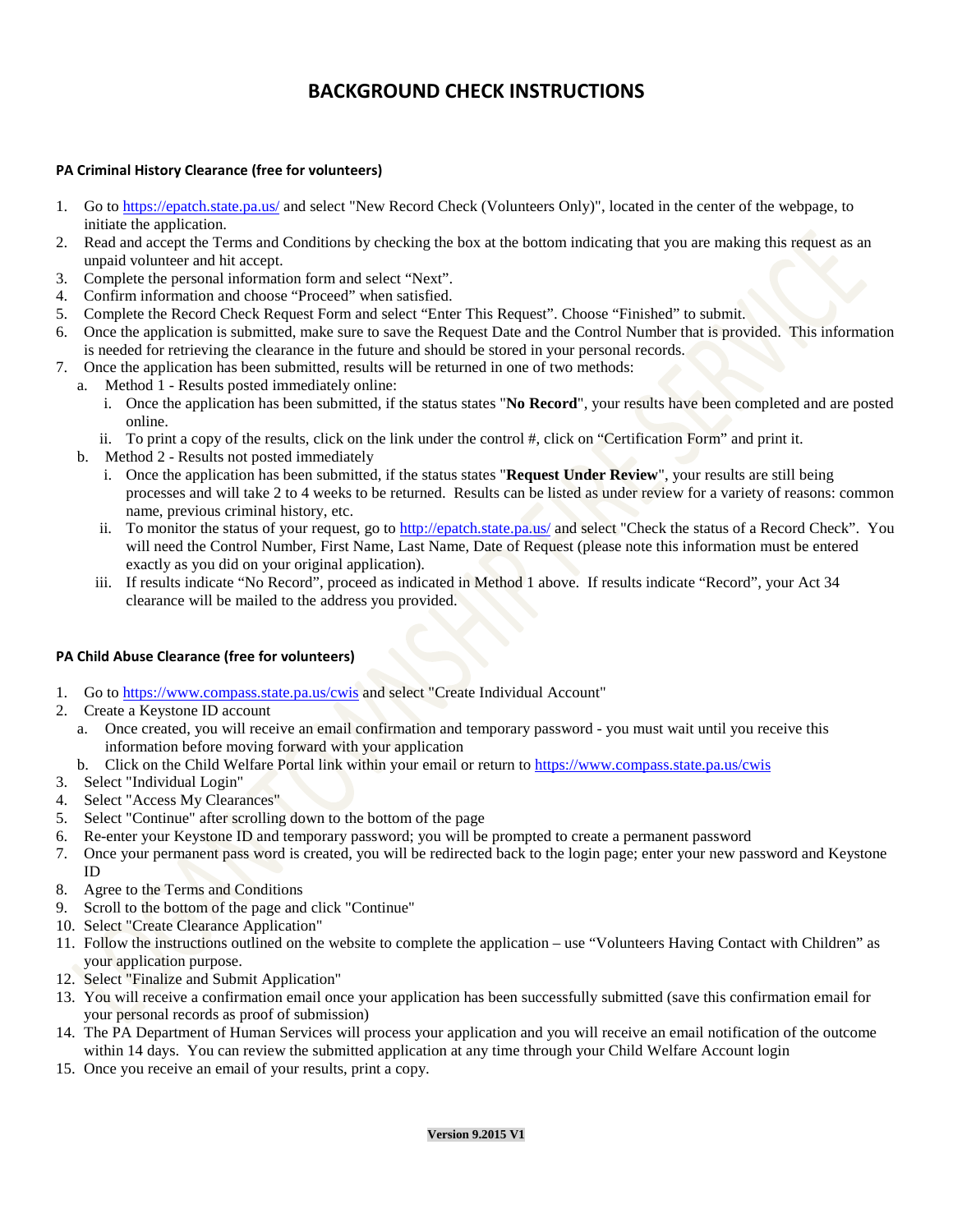#### **FBI Criminal History Record Clearance- (Fee \$25.75)**

#### **ONLY REQUIRED FOR APPLICANTS WHO HAVE LIVED OUTSIDE PA WITHIN THE LAST 10 YEARS**

- 1. It is important to note that the FBI clearance is a fingerprint-based background check that is a **multi-step process**. You must complete the application **and** complete the fingerprinting process.
- 2. You must register **prior** to going to the fingerprinting site.
- 3. Go to [www.pa.cogentid.com](http://www.pa.cogentid.com/)
- 4. Select "Department of Human Services (DHS)" on the main page.
- 5. Select "Register Online" under the registration section.
- 6. You have the choice to pay the fee online using a debit or credit card or at the fingerprinting site using money order or cashier's check made payable to "3M Cogent". No cash or personal checks will be accepted.
- 7. The "Reason Fingerprinted" is "Employment with a Significant Likelihood of Regular Contact with Children".
- 8. Once registration is completed, print the "ticket" and proceed to the fingerprinting site of your choice for fingerprinting.
- 9. The locations and hours of operation can be found by clicking on "Find a Fingerprint Location" under the "Useful Links" on the main page of the website.
- 10. You will need to take a state or federal photo ID to the Fingerprinting site.
- 11. All ten fingers will be scanned and transmitted to the FBI. The process should take no longer than 5 minutes.
- 12. The Department of Human Services will receive the Federal Criminal History Record from the FBI and return the record to you via mail within 10 days.
- 13. If you do not receive your results within 10 days, contact the Department of Human Services at 717-783-6211.
- 14. Once you receive this record, make a copy for your application.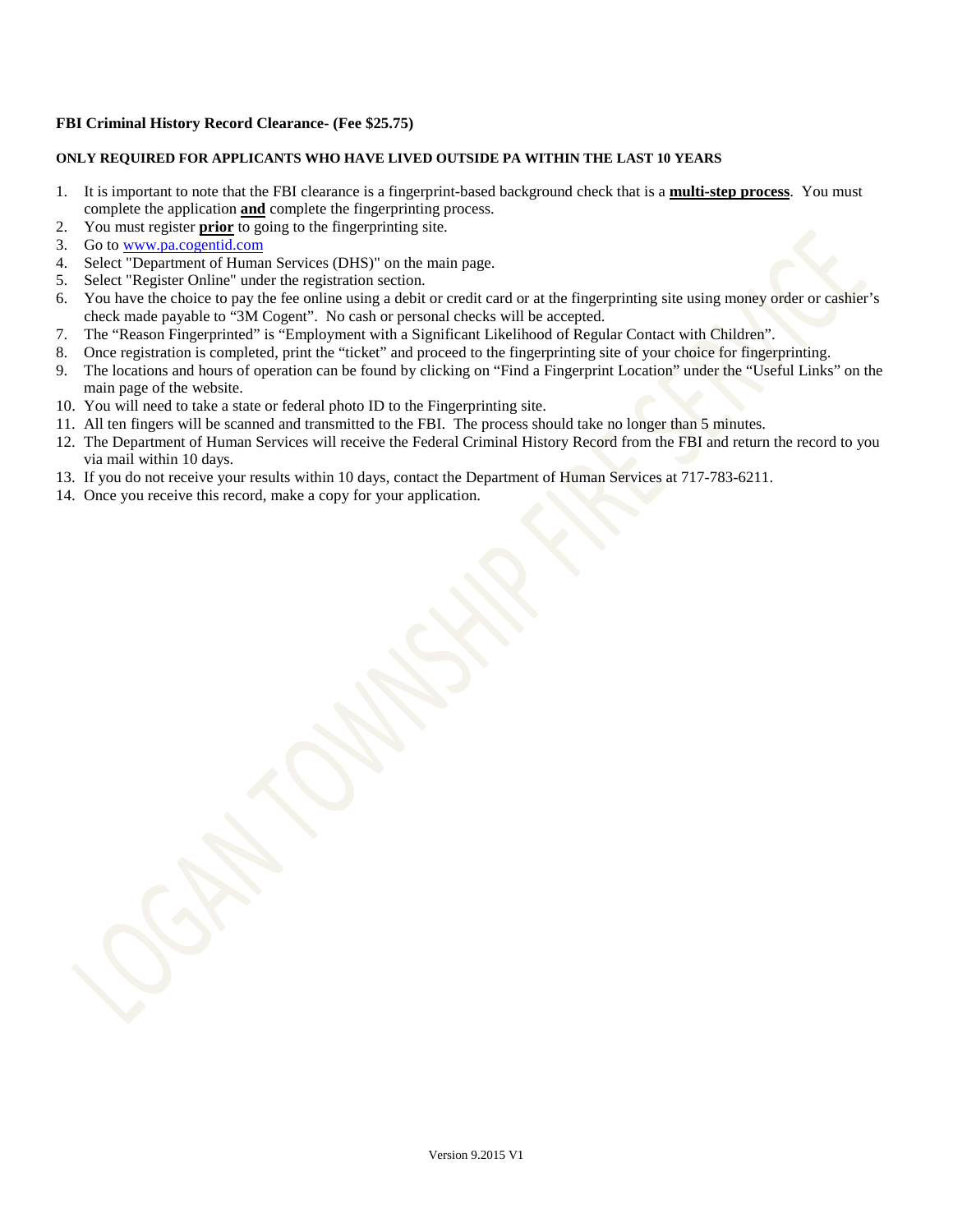### FOR INTERNAL USE ONLY

### CANDIDATE - INVESTIGATOR CHECKLIST

|                                                       | DATE APPLICATION RECEIVED: RECEIVED BY:                                                                                                                                                                                                                                              |      |
|-------------------------------------------------------|--------------------------------------------------------------------------------------------------------------------------------------------------------------------------------------------------------------------------------------------------------------------------------------|------|
|                                                       |                                                                                                                                                                                                                                                                                      |      |
|                                                       | PROOF OF PAYMENT ATTACHED: ( ) YES ( ) NO ( ) N/A VERIFIED BY:                                                                                                                                                                                                                       |      |
| () APPLICANT IS AND ADULT                             | () PA Criminal History Clearance attached to application and has been reviewed by:<br>() PA Child Abuse Clearance attached to application and has been reviewed by:<br>() FBI Criminal History Record Clearance attached to application or Volunteer Affidavit and has been reviewed |      |
| () APPLICANT IS A JUNIOR – Age $14 - 17$ years of age | () Parent Permission Signature has been verified on the application before processing by:<br>() Applicant has provided a valid work permit attached to the application verified by:                                                                                                  |      |
|                                                       | MEMBERSHIP INVESTIGATION COMMENTS                                                                                                                                                                                                                                                    |      |
|                                                       |                                                                                                                                                                                                                                                                                      |      |
|                                                       |                                                                                                                                                                                                                                                                                      |      |
|                                                       |                                                                                                                                                                                                                                                                                      |      |
|                                                       | () Membership Investigator has completed candidate interview on this date:                                                                                                                                                                                                           |      |
|                                                       | Interview Comments:                                                                                                                                                                                                                                                                  |      |
|                                                       |                                                                                                                                                                                                                                                                                      |      |
|                                                       |                                                                                                                                                                                                                                                                                      |      |
|                                                       |                                                                                                                                                                                                                                                                                      |      |
|                                                       | MEMBERSHIP INVESTIGATION RECOMMENDATION                                                                                                                                                                                                                                              |      |
|                                                       | ( ) Candidate is NOT recommended for Membership - Background Check Failure / Falsification of Application                                                                                                                                                                            |      |
| ( )                                                   | Candidate is Recommended for Membership - Background Check / Reference Checks are Favorable                                                                                                                                                                                          |      |
|                                                       | Recommended for Membership Class: (As determined by company/dept)                                                                                                                                                                                                                    |      |
|                                                       | () Junior 14-15 () Junior 16-17 () Probationary AR () Probationary NR () Social () Auxiliary () Booster                                                                                                                                                                              |      |
| <b>Investigator Name (Printed)</b>                    | <b>Investigator Signature</b>                                                                                                                                                                                                                                                        | Date |

VERSION 9.2015 V 1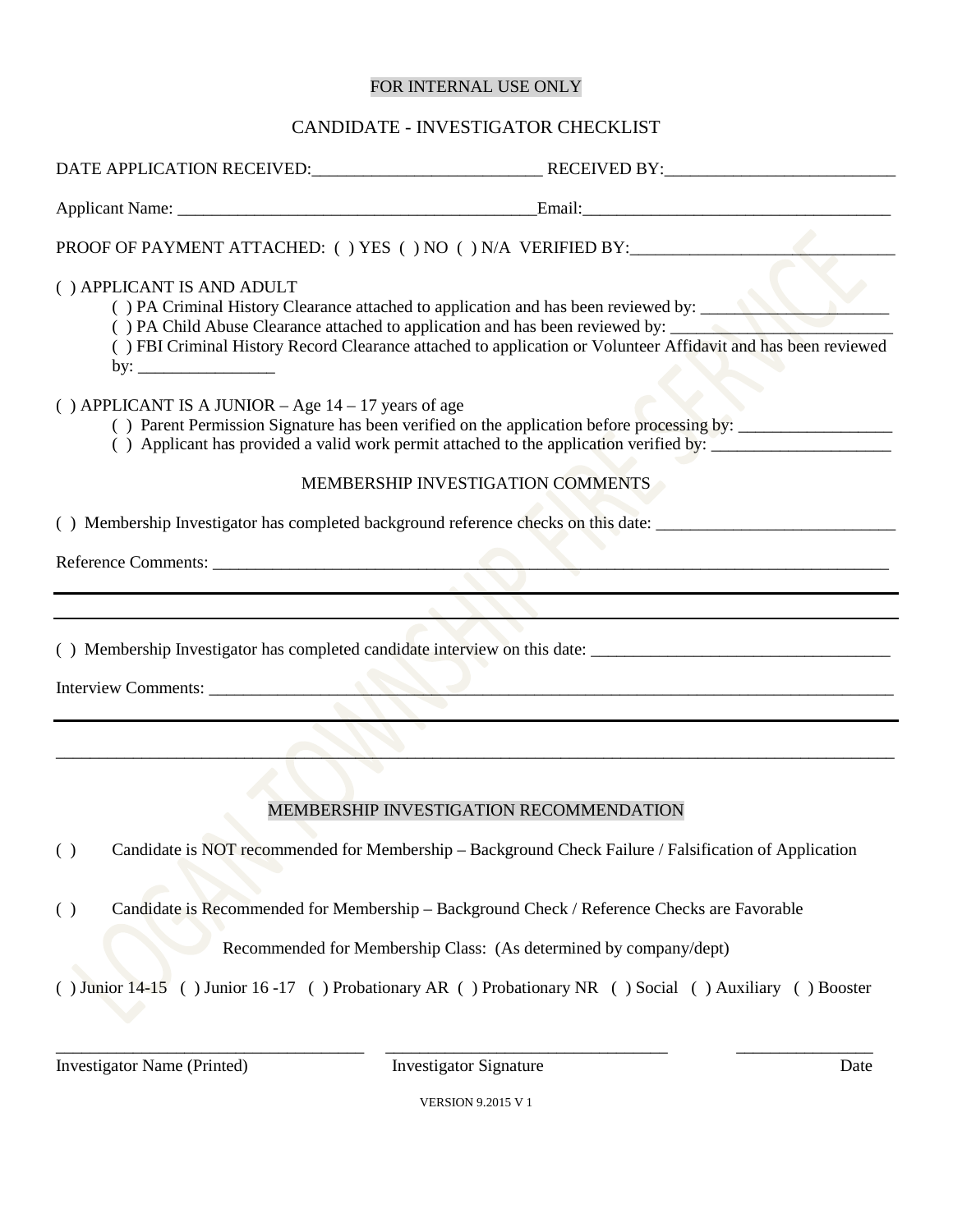## **VOLUNTEER AFFIDAVIT**

Date:  $9/1/2015$  Revision Date:

Section: A248.5 Page 1 of 2

**OBAN TOWNSHO** 

**LOGAN TOWNSHIP FIRE SERVICE ADMINISTRATIVE FORM**

| (Submitted in Lieu of Fingerprint-based FBI Clearance pursuant to 23 Pa.C.S.A. §6344.2(b.1))                                                                                                                                    |
|---------------------------------------------------------------------------------------------------------------------------------------------------------------------------------------------------------------------------------|
| _swear/affirm that I am seeking a volunteer position<br>$\bf{I}$                                                                                                                                                                |
| and AM NOT required to obtain a certification through the Federal Bureau of Investigation, as:                                                                                                                                  |
| • The position I am applying for is unpaid; and                                                                                                                                                                                 |
| • I have been a resident of Pennsylvania during the entirety of the previous ten-year period                                                                                                                                    |
|                                                                                                                                                                                                                                 |
| I swear/affirm that I have never been named as a perpetrator of a founded report of child abuse as defined                                                                                                                      |
| by the Child Protective Services Law.                                                                                                                                                                                           |
|                                                                                                                                                                                                                                 |
| I swear/affirm that I have not been convicted of any of the following crimes under Title 18 of the                                                                                                                              |
| Pennsylvania consolidated statues or of offenses similar in nature to those crimes under the laws or former<br>laws of the United States or one of its territories or possessions, another state, the District of Columbia, the |
| Commonwealth of Puerto Rico or a foreign nation, or under a former law of this Commonwealth.                                                                                                                                    |
|                                                                                                                                                                                                                                 |
| Chapter 25 (relating to criminal homicide)                                                                                                                                                                                      |
| Section 2702 (relating to aggravated assault)                                                                                                                                                                                   |
| Section 2709 (relating to stalking)                                                                                                                                                                                             |
| Section 2901 (relating to kidnapping)                                                                                                                                                                                           |
| Section 2902 (relating to unlawful restraint)                                                                                                                                                                                   |
| Section 3121 (relating to rape)                                                                                                                                                                                                 |
| Section 3122.1 (relating to statutory sexual assault)                                                                                                                                                                           |
| Section 3123 (relating to involuntary deviate sexual intercourse)                                                                                                                                                               |
| Section 3124.1 (relating to sexual assault)                                                                                                                                                                                     |
| Section 3125 (relating to aggravated indecent assault)                                                                                                                                                                          |
| Section 3126 (relating to indecent assault)                                                                                                                                                                                     |
| Section 3127 (relating to indecent exposure)                                                                                                                                                                                    |
| Section 4302 (relating to incest)                                                                                                                                                                                               |
| Section 4303 (relating to concealing death of child)                                                                                                                                                                            |
| Section 4304 (relating to endangering welfare of children)                                                                                                                                                                      |
| Section 4305 (relating to dealing in infant children)                                                                                                                                                                           |
| Section 5902(b) (relating to prostitution and related offenses)                                                                                                                                                                 |
| Section 5903(c) (d) (relating to obscene and other sexual material and performances)                                                                                                                                            |
| Section 6301 (relating to corruption of minors)<br>Section 6312 (relating to sexual abuse of children), or an equivalent crime under Federal law or the law                                                                     |
| of another state.                                                                                                                                                                                                               |
|                                                                                                                                                                                                                                 |
| I have not been convicted of a felony offense under Act 64-1972 (relating to the controlled substance, drug                                                                                                                     |
| device and cosmetic act) committed within the past five years.                                                                                                                                                                  |
|                                                                                                                                                                                                                                 |
| I understand that I shall not be approved for service if I am named as a perpetrator of a founded report of                                                                                                                     |
| child abuse or have been convicted of any of the crimes listed above or of offenses similar in nature to                                                                                                                        |
| those crimes under the laws or former laws of the United States or one of its territories or possessions,                                                                                                                       |
| another state, the District of Columbia, the Commonwealth of Puerto Rico or a foreign nation, or under a                                                                                                                        |
| former law of this Commonwealth.                                                                                                                                                                                                |
|                                                                                                                                                                                                                                 |
| I understand that if I am arrested for or convicted of an offense that would constitute grounds for denying                                                                                                                     |
| participation in a program, activity or service under the Child Protective Services Law as listed above, or                                                                                                                     |
| am named as perpetrator in a founded or indicated report, I must provide the administrator or designee with                                                                                                                     |
| written notice not later than 72 hours after the arrest, conviction or notification that I have been listed as a                                                                                                                |
| perpetrator in the Statewide database.                                                                                                                                                                                          |